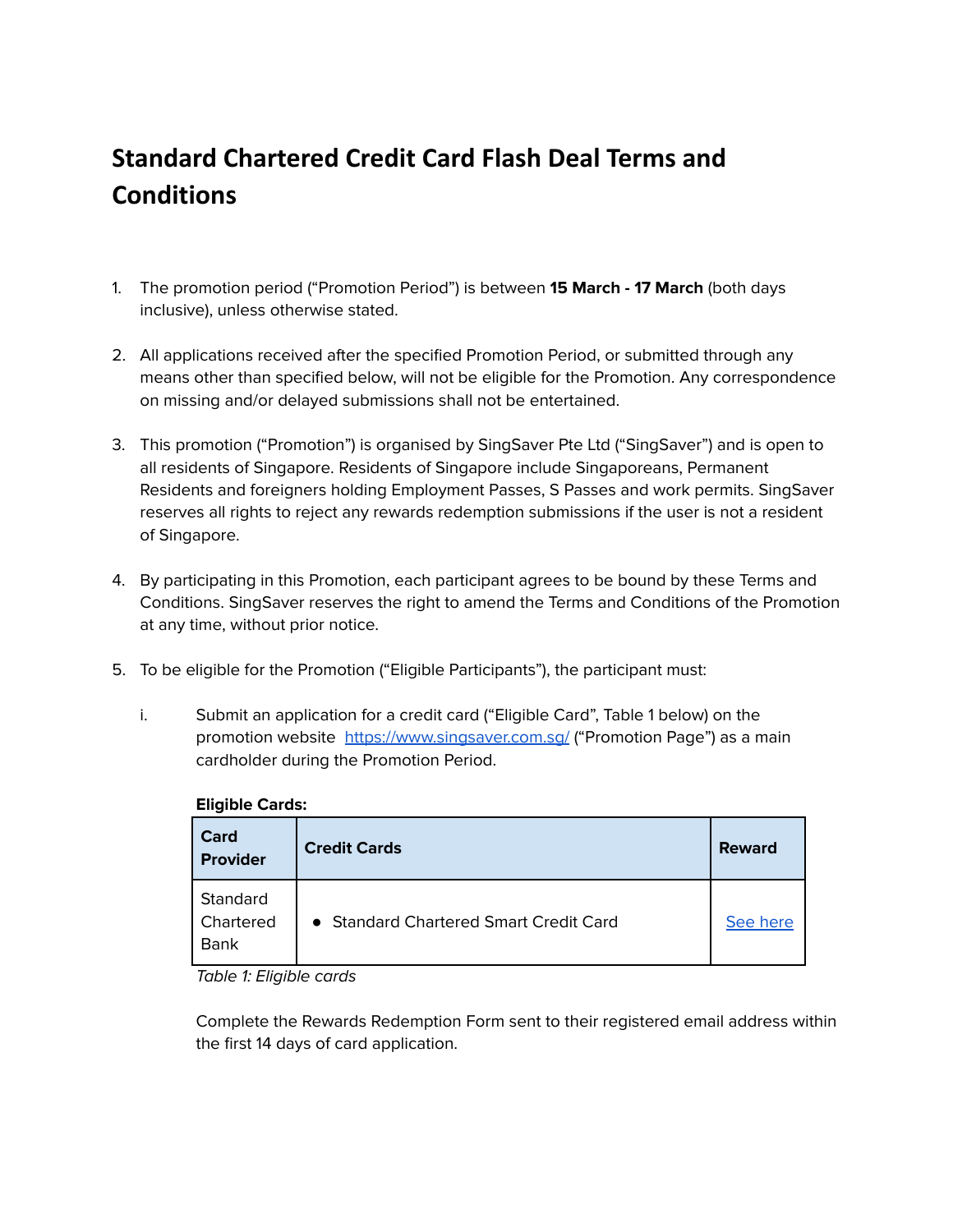a. Rewards Redemption Forms are unique to each individual application.

If the participant does not receive the Rewards Redemption Form immediately after submitting their application, please contact [info@singsaver.com.sg](mailto:info@singsaver.com.sg) **immediately** for assistance. Participants found sharing the Rewards Redemption Form may be disqualified from receiving the rewards.

- b. Participants who do not complete the Rewards Redemption Form fully, and accurately will not be eligible for the rewards.
- ii. Have their Eligible Card (shown in Table 1 above) application approved by the respective Card Provider
	- a. The approval must be final and unconditional.
	- b. The approval must be given by **14 days after 17 March 2022.**
- iii. Have their approved Eligible Card activated within the first 30 days of card approval. **Note that the 30-day card activation clause applies to physical credit credit cards only, i.e. if digital CC is activated and physical CC is not activated, Standard Chartered card applicants will not be eligible for the gift.**

Missing the deadline for physical card activation will result in forfeiture of the Gift Reward, even if it is a result of loss of card or non-receipt of physical credit cards, or any other reasons, subject to Standard Chartered Bank's discretion. Please reach out to Standard Chartered Bank for replacement or further enquiries.

iv. Make a **minimum spend of S\$350 (on either the physical or digital version of the Credit Card)** as defined by "Qualifying Spend" within a 30-day period from the account opening date and in any event no later than **1 May 2022.**

"Qualifying Spend" refers to any retail transactions (including internet purchases) which do not arise from (i) any Equal Payment Plan (EPP) purchases, (ii) refunded/disputed/unauthorised/fraudulent retail purchases, (iii) Quick Cash and other instalment loans, (iv) bill payments made using the Eligible Card as a source of funds, (v) late payment fees and (vii) any other form of service/ miscellaneous fees.

- v. "Qualifying Spend" inclusion apply for putting new credit card-on-file on under one or more of the following Merchant where the cardholder authorizes the merchant to store their credentials (including, but not limited to, an account number or payment token) for future transactions.>; and
- vi. "Qualifying Spend" exclusions apply for any transaction classified under one or more of the following Merchant Category Codes: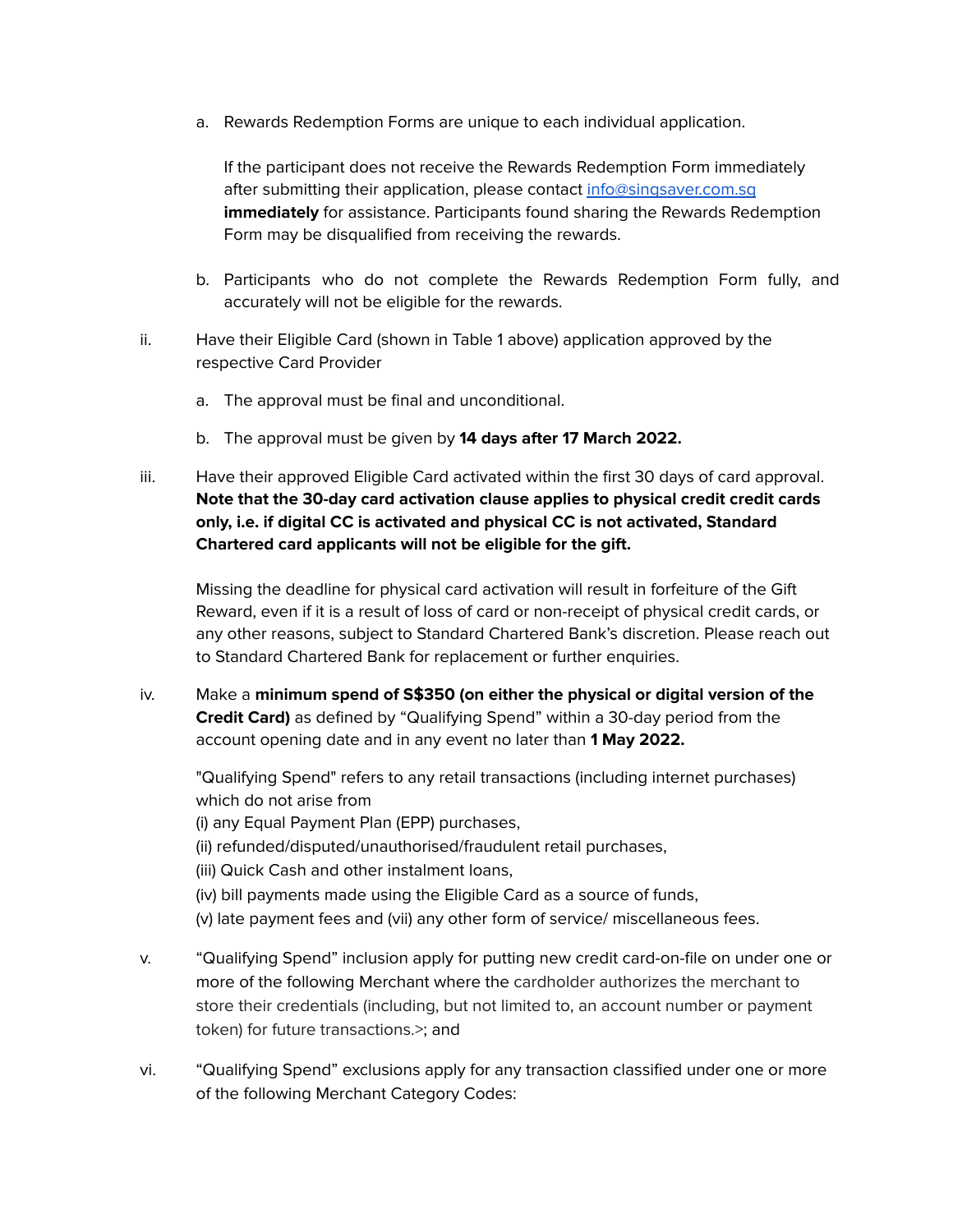(i) 6051 (Non-Financial Institutions – Foreign Currency, Non-Fiat Currency (for example: Cryptocurrency), Money Orders (Not Money Transfer), Account Funding (not Stored Value Load), Travelers Cheques, and Debt Repayment),

(ii) 6211 (Security Brokers/Dealers),

(iii) 4829 (Money Transfer) and 6513 (Real Estate Agents and Managers),

(iv) 8211 (Elementary and Secondary Schools),

(v) 8220 (Colleges, Universities, Professional Schools, and Junior Colleges),

(vi) 8241 (Correspondence Schools), 8244 (Business and Secretarial Schools),

(vii) 8249 (Vocational and Trade Schools) and 8299 (Schools and Educational Services (Not Elsewhere Classified),

(ix) 9211 (Court Costs, Including Alimony and Child Support),

(x) 9222 (Fines), 9223 (Bail and Bond Payments),

(xi) 9311 (Tax Payments)

(xii) 9399 (Government Services (Not Elsewhere Classified))

(xiii) 9402 (Postal Services – Government Only) and 9405 (U.S. Federal Government Agencies or Departments);

(xiv) 8398 (Charitable Social Service Organizations), 8651 (Political Organizations) and 8661 (Religious Organizations);

(xv) 7523 (Parking Lots, Parking Meters and Garages);

(xvi) 7349 (Cleaning, Maintenance and Janitorial Services); and

- a. any cash advance;
- b. any fees or charges (including but not limited to annual card fees, service fees, interest charges, cheque processing fees, administrative fees, finance charges, and/or late payment charges and other miscellaneous fees and charges);
- c. any Credit Card Funds Transfer;
- d. any monthly instalment of an EasyPay transaction;
- e. any amount charged to your credit card that is subsequently cancelled, voided, refunded or reversed;
- f. recurring payments (being automatic payments where you (including your supplementary cardholder(s) on your credit card account) have given a one-time authorisation or instruction for the merchant to charge the payment directly to your credit card at a fixed interval, such as transactions made pursuant to Standard Chartered Bank (Singapore) Limited's 0% Interest Instalment Plan) or payments made to all billing organisations using Standard Chartered Online Banking or mobile app;
- g. AXS, SAM or ATM transactions made using your credit card;
- h. amounts which have been rolled over from any preceding month's statement;
- i. tax refunds credited into your credit card account;
- j. any insurance premiums charged to your credit card;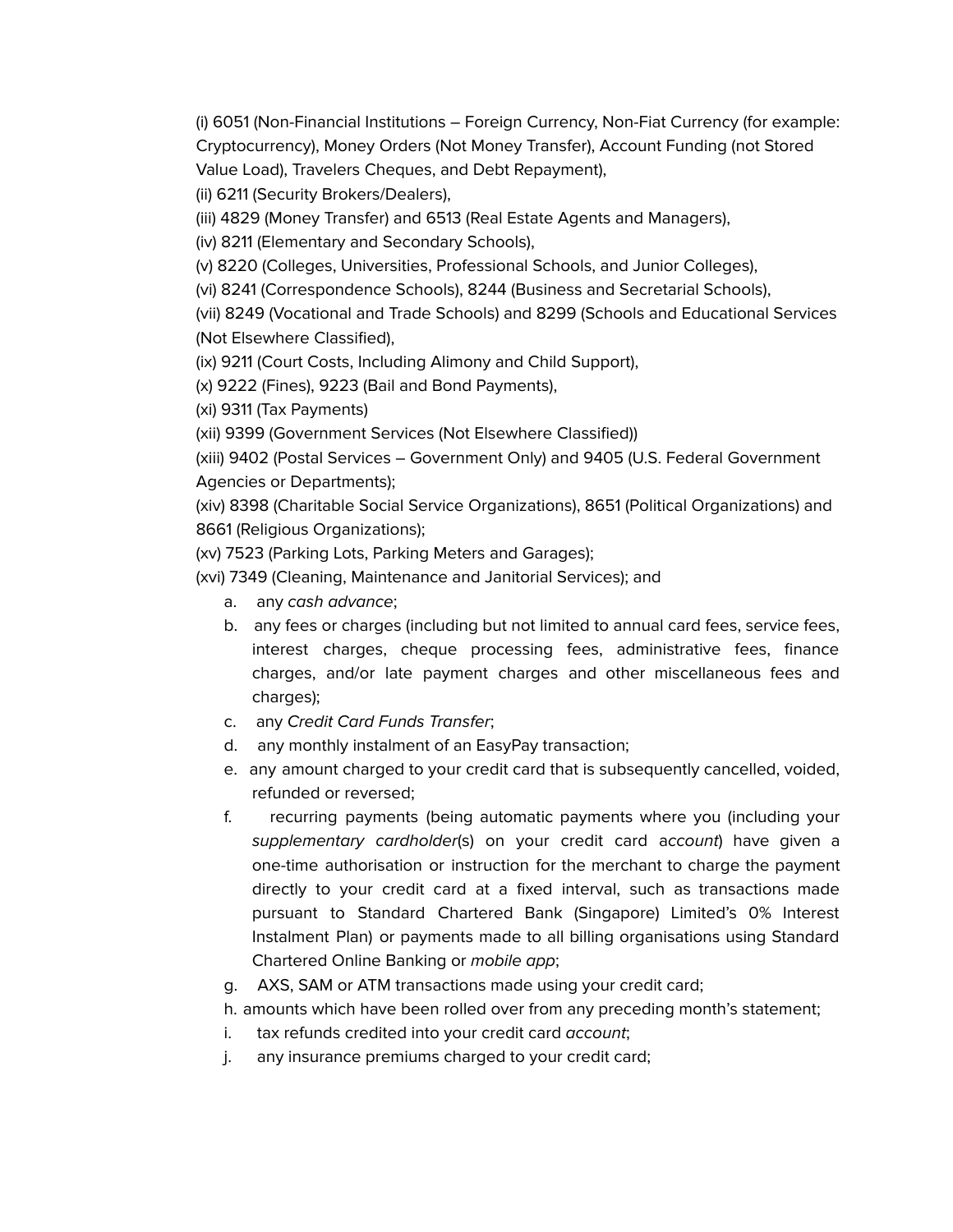- k. any payments related to betting (including lottery tickets, casino gaming chips, off-track betting, and wagers at race tracks) through any channel charged to your credit card.
- vii. "Qualifying Spend" exclusions apply for any top-ups or payment of funds to any prepaid cards and any prepaid accounts including without limitation, any transaction classified under either of the following Merchant Category Codes:
	- a. Financial Institutions Merchandise, Services, and Debt Repayment (6012); or
	- b. Non-Financial Institutions Stored Value Card Purchase/Load (6540); and
	- c. Any top-ups or payment of funds to the following accounts or any other accounts as may be specified from time to time:

| EZ LINK PTE LTD                  | <b>EZLINK</b>       | <b>TRANSIT LINK</b>    |
|----------------------------------|---------------------|------------------------|
| EZ LINK PTE LTD (FEVO)           | <b>EZ LINK</b>      | <b>TRANSIT LINK PL</b> |
| <b>EZ-LINK PTE LTD SINGAPORE</b> | EZLINKS.COM         | <b>TRANSIT</b>         |
| <b>EZ-LINK TOP-UP KIOSK</b>      | <b>FLASHPAY ATU</b> | PAYPAL BIZCONSULTA     |
| EZ-LINK (IMAGINE CARD)           | <b>TRANSITLINK</b>  | PAYPAL CAPITALROYA     |

- 6. A Successful Application is defined as an application that has completed all the steps listed in Clause 5 (above).
- 7. A Successful Applicant who qualifies to receive the Rewards will receive a Rewards Notification from SingSaver confirming the redemption details **within four (4) calendar months** from the date of completion of all the promotion criteria stated in clause 5 (above), unless otherwise stated.

Successful Applicants must ensure that the Eligible Card is valid and in good standing (not cancelled or blocked) at point of gift fulfilment

- a. Physical rewards Examples include: AirPods, cash
	- i. Successful Applicants will receive an email from SingSaver confirming the redemption details for the Rewards ("Rewards Notification Email"). Successful Applicants are encouraged to check spam/junk folders for the Rewards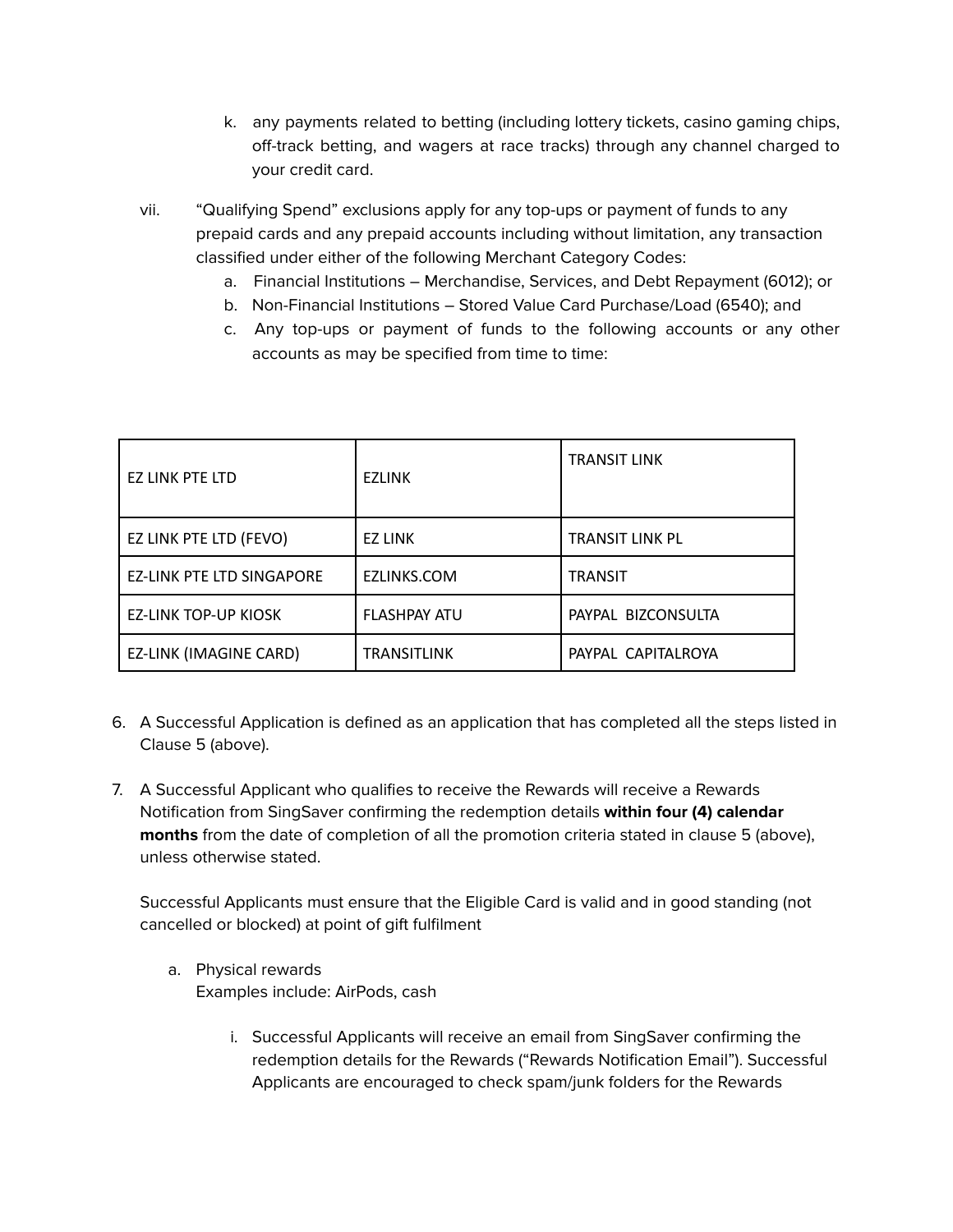Notification Email as there may be accidental redirects by the email client.

- ii. Rewards that are not claimed past the collection period stipulated on the Rewards Notification Email will be forfeited.
- b. PayNow rewards

Successful Applicants:

- i. Consent to receive any applicable reward for this promotion via the registered PayNow mobile number provided in the Reward Redemption Form;
- ii. Are responsible for ensuring that the phone number provided in the Rewards Redemption Form is the correct phone number linked to their registered PayNow account;
- iii. Acknowledge that once submitted, the mobile number provided cannot be amended and that the Rewards will not be re-issued to customers who have provided inaccurate phone numbers.
- iv. Will be notified of successful reward issuance via email from SingSaver, to the email address provided in the Rewards Redemption Form ("Rewards Notification Email"). Successful Applicants are encouraged to check spam/junk folders for the Rewards Notification Email as there may be accidental redirects by the email client.
- c. Cash Back Rewards
	- i. Cash Back Rewards are distributed by the Card Provider. Successful Applicants notifications vary from Card Provider to Card Provider. Successful Applicants should approach the Card Provider for any queries.
- 8. Each Successful Application will receive the SingSaver Exclusive Gift ("Rewards"), based on the pre-selected rewards and status:
	- i. Standard Chartered Bank (Singapore) Limited ("SCB") Credit Cards
		- a. "New SCB Cardholder" refers to a new Standard Chartered Bank (Singapore) Limited principal cardholder. In other words, you must not have any existing or previously cancelled credit cards in the last 12 months
		- b. "Existing SCB Cardholder" refers to a Standard Chartered Bank (Singapore) Limited principal cardholder with at least one (1) existing principal credit card with SCB at the point approval of your Eligible Card application or a previously cancelled credit card(s) with SCB in the last 12 months from the date the Eligible Card is approved. Must not have applied for the same credit card within the last 12 months from the date of application.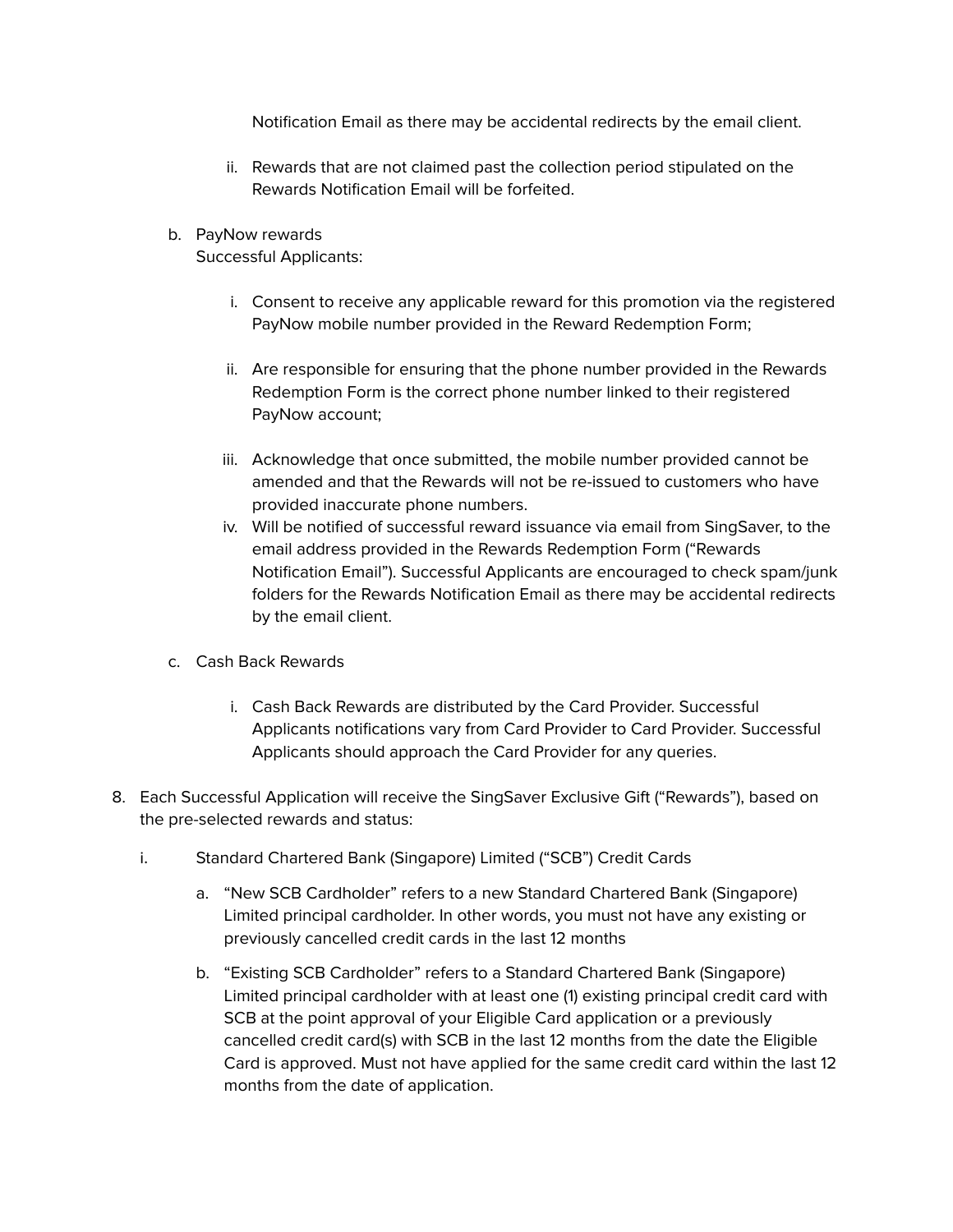c. To be eligible, approved SCB Cardholders will need to activate and make a minimum spend on their Standard Chartered Credit Card within the first 30 days of approval and in any event no later than **1 May 2022.**

<span id="page-5-0"></span>

| <b>Eligible</b><br><b>Product</b>             | First 10# Successful Eligible<br><b>New SCB Customer Every 12pm</b><br>& 3pm Each Day during the<br><b>Promotion Period</b> | <b>Subsequent Eligible New SCB</b><br><b>Customer Each Day</b>                                                                              |
|-----------------------------------------------|-----------------------------------------------------------------------------------------------------------------------------|---------------------------------------------------------------------------------------------------------------------------------------------|
| Standard<br>Chartered<br>Smart<br>Credit Card | Apple Watch Series 7 GPS 41 Mid<br>Alu Mid Sport Band (Worth<br>\$599)^*                                                    | Apple Airpods Pro<br>(worth S\$379)^<br>OR.<br>ErgoTune Classic Ergonomic<br>Chair (worth S\$399)^^<br><b>OR</b><br>S\$300 Cash via PayNow^ |

Table 2

#The first 10 approved applicants per time slot will be determined based on the timestamp as per the start time of the submission of the Rewards Registration Form (submission of email address) and the end time of the submission of the Rewards Redemption Form. The counter to determine the first 10 applicants resets at 12pm & 3pm (per time slot) each day during the Promotion Period. FAQs [here.](https://singsaver.zendesk.com/hc/en-us/articles/4406822606873-How-does-SingSaver-select-the-eligible-applicants-for-promotions-with-a-fastest-fingers-first-e-g-first-XX-mechanics-) Successful applicants will be announced on SingSaver's contest winners page (https://www.singsaver.com.sg/blog/giveaway-and-competition-winners) by 31 July 2022.

^ Selection will be made on the Rewards Redemption Form. Once submitted, the selection cannot be changed.

^^ Free delivery but assembly charges of S\$29 apply. \*Colour is subjected to availability

9. If the Eligible Participant fails to receive a Rewards Notification from SingSaver **within four (4) calendar months** from date of completion of all the promotion criteria stated in clause 5 (above), kindly drop an email to info@singsaver.com.sq for assistance.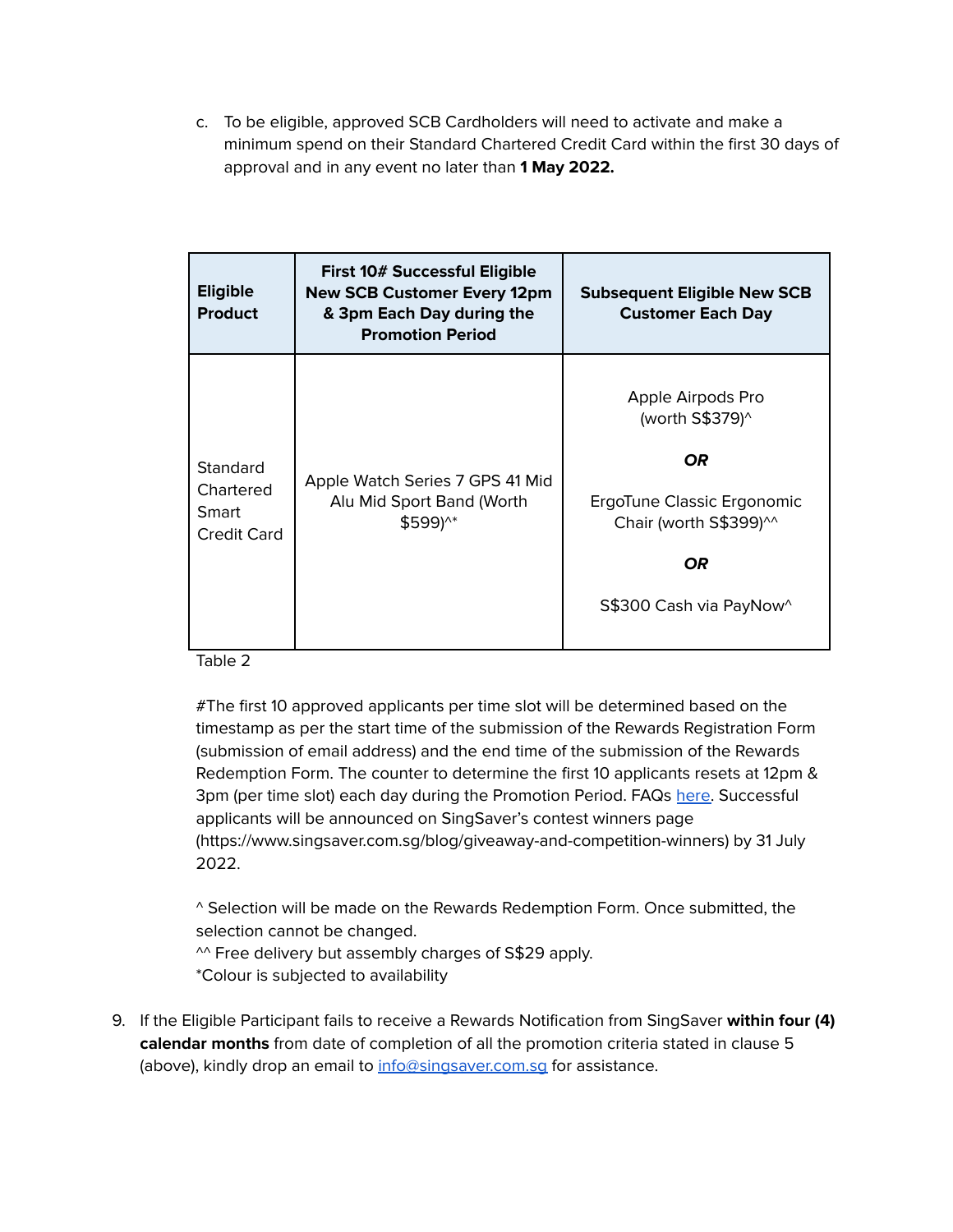- 10. All Reward Redemption Forms received after 14 days from the specified Promotion Period, or submitted through any means other than specified above, will not be eligible for the Promotion. Any correspondence on missing and/or delayed submissions shall not be reviewed or responded to by SingSaver.
- 11. SingSaver reserves the final right to change the Rewards given. In the case of delays in the delivery of the Rewards, SingSaver will notify the recipients and make the necessary arrangements to deliver the Rewards.
- 12. SingSaver reserves the right to reject any Reward redemption if the application is found to be made via other channels, or completed outside of the Promotion Period, and/or fraudulent, against the spirit of the promotion, or non-compliant with the Promotion Terms and Conditions. In the event of disputes, SingSaver's decision shall be final.

Where we suspect a participant is participating in any form of unlawful activity or fraud, we reserve the right to report such activity or suspicions to the police or relevant authorities.

- 13. An Eligible Participant will only be entitled to receive one (1) Reward as an Eligible New Customer. Customers who subsequently apply for additional cards will be considered Eligible Existing Customers.
- 14. This promotion cannot be combined with any other offers. The Successful Applicant shall NOT be further entitled to receive other rewards in relation to the same application for the Eligible Card, if any.
- 15. Approval of any Eligible Card is still subject to the Bank's discretion. SingSaver does not guarantee the approval of any product.
- 16. By applying for an Eligible Card as part of this Promotion, each Participant agrees and consents under the Personal Data Protection Act (Cap 26 of 2012) to:
	- a. the relevant Card Provider disclosing to SIngSaver relevant card application information of the participant relating to his/her application for an Eligible Card in connection with the Promotion (including but not limited to the participant's Credit Card Application Reference Number) for the purpose of determining eligibility under clause 5.
	- b. SingSaver sending the information in the Rewards Redemption Form to SingSaver's promotion partners to facilitate his/her application for the Eligible Card; and
	- c. the Card Provider disclosing to SingSaver information relating to his/her application for an Eligible Card in connection with the Promotion; and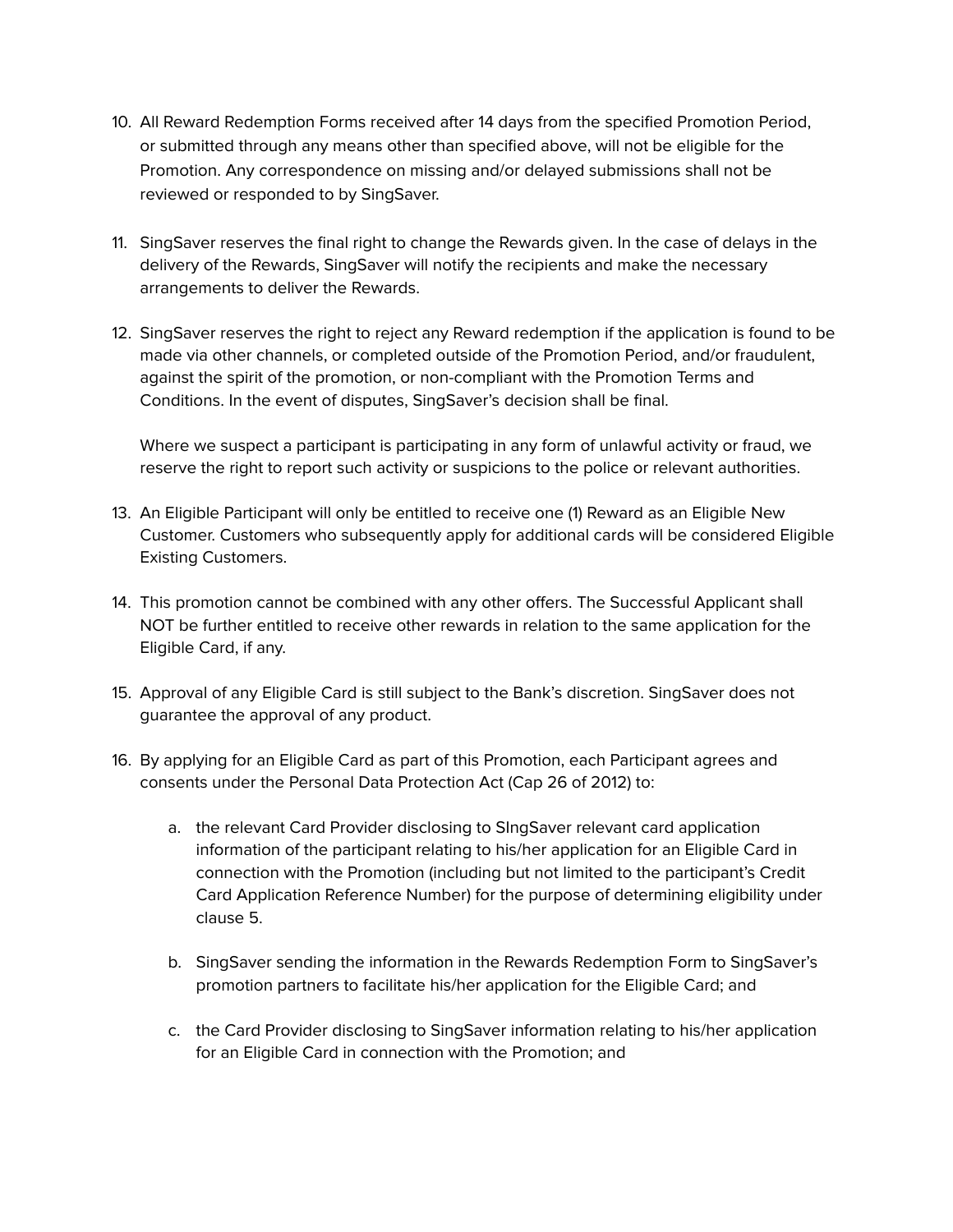- d. SingSaver sending relevant information in the Rewards Redemption Form to SingSaver's promotion partners to facilitate his/her redemption of the Reward
- 17. SingSaver reserves the right to (at its own discretion) disqualify any participant and withhold or confiscate in full or part, any SingSaver rewards if the participant is found to be, or reasonably suspected of participating in any form of fraudulent practices (including but not limited to false identities, doctoring images, wilful spamming or manipulation of any SingSaver's processes, or website).

Where SingSaver suspects a participant has participated in any form of unlawful activity or fraud, SingSaver reserves the right to report such activity or suspicions to the police or relevant authorities.

- 18. SingSaver may modify, vary, add, delete or otherwise revise any of the terms and conditions governing the Promotion at any time at their sole and absolute discretion, without prior notice or reason.
- 19. By agreeing to the terms and conditions of this Promotion, you agree to receive communications from SingSaver via email and/or verified mobile number, including but not limited to SMS and calls, in accordance with [SingSaver's](https://www.singsaver.com.sg/privacy-policy) Privacy Policy.
- 20. The SingSaver General Promotion Terms and [Conditions](#page-8-0) also apply to this Promotion.
- 21. By agreeing to the terms and conditions of this Promotion, you also agree to the [Terms](https://www.singsaver.com.sg/terms) and [Conditions](https://www.singsaver.com.sg/terms) of use of SingSaver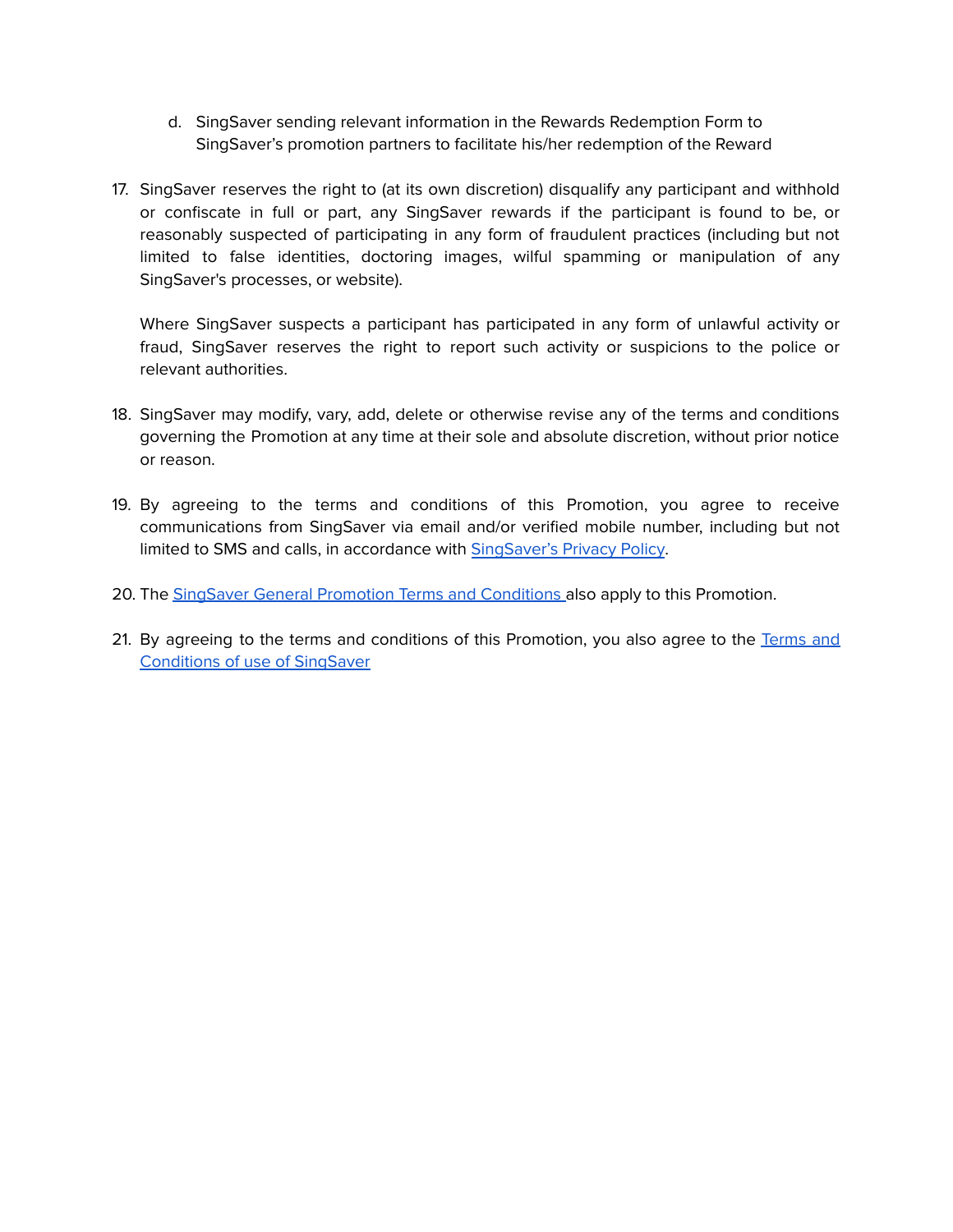# **SingSaver General Promotion Terms and Conditions**

### <span id="page-8-0"></span>**General Eligibility**

- 1. Each participant ("Participant") in any promotion by SingSaver Pte Ltd ("SingSaver") agrees to be bound by its terms and conditions, including SingSaver Terms and Conditions, and all related promotion terms and conditions.
- 2. Participants acknowledge and agree that approvals on applications for all financial products (including but not limited to credit cards, insurance, and loans) are made at each product issuer's discretion. Their decisions are final and SingSaver does not guarantee the approval of any financial product, including but not limited to Credit Cards products.
- 3. Promotions are valid for a specified time period ("Promotion Period"). All applications received after the specified Promotion Period or submitted through any means other than specified in the relevant promotion terms and conditions, will not be eligible for the Promotion. Any correspondence on missing and/or delayed submissions shall not be entertained.
- 4. By applying for any products via SingSaver, you consent to the product providers (including, but not limited to the relevant insurance providers, card issuers, loan providers) updating SingSaver about the status of your application, including whether your application is successful.
- 5. Promotional activities organised by SingSaver ("SingSaver Promotions") are open to all residents of Singapore, meaning Singaporeans, Singapore Permanent Residents and holders of Employment Pass, S Pass, or a Singapore work permit. SingSaver reserves the right to reject any rewards redemption submissions from users who are not residents of Singapore, unless otherwise stated.
- 6. SingSaver reserves the final right to change the Reward given. In the case of delays in the delivery of the Reward, SingSaver will notify the Successful Applicant and make the necessary arrangements for Successful Applicant to collect the Reward.
- 7. SingSaver may modify, vary, add, delete or otherwise revise any of the terms and conditions governing the Promotion at any time at their sole and absolute discretion, without prior notice or reason.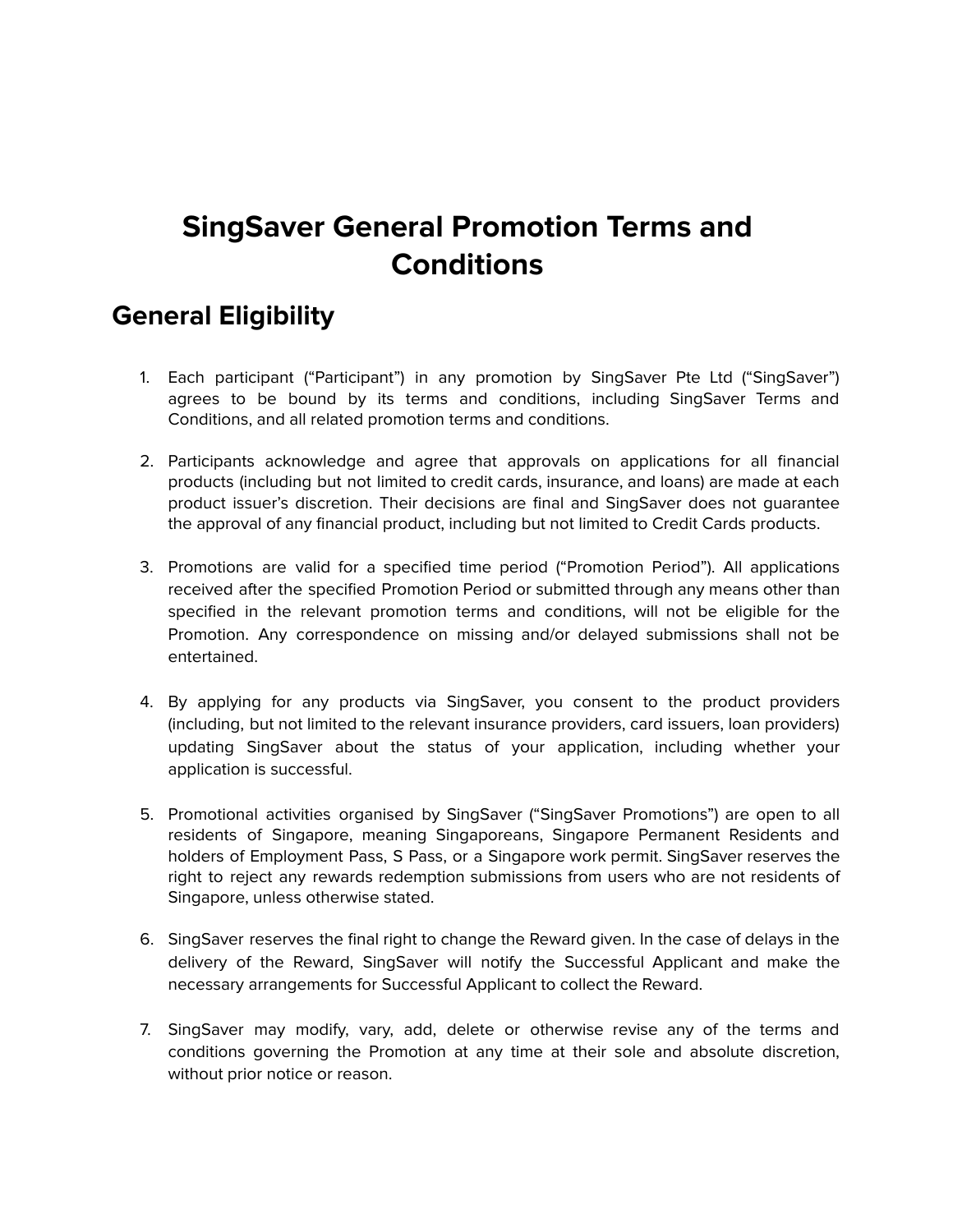- 8. In case of any dispute, SingSaver reserves the right to make the final decision, which shall be binding on all participants.
- 9. SingSaver reserves the right to disqualify any participant and withhold or confiscate in full or part, any SingSaver rewards if the participant is found to be, or reasonably suspected of participating in any form of fraudulent practices (including but not limited to false identities, doctoring images, wilful spamming or manipulation of any SingSaver's processes, or website).

Where we suspect a participant is participating in any form of unlawful activity or fraud, we reserve the right to report such activity or suspicions to the police or relevant authorities.

- 10. "Winning Reward" is defined as the reward awarded to a limited number of eligible applications as determined by the terms and conditions of the Promotion and is differentiated from the approval reward from other non-winning eligible applications received.
- 11. Acceptance of any Winning Reward shall constitute consent on the Winner's part to allow the use of the Winner's name, image, voice and/or likeness by SingSaver for editorial, advertising, promotional, marketing and/or other purposes on social media or SingSaver website, without further compensation except where prohibited by law.
- 12. By agreeing to the terms and conditions of this Promotion, you agree to receive communications from SingSaver via email and/or verified mobile number, including but not limited to SMS and calls in accordance with [SingSaver's](https://www.singsaver.com.sg/privacy-policy) Privacy Policy.
- 13. By agreeing to the terms and conditions of this Promotion, you consent to SingSaver and/or its affiliated companies sharing your mobile phone number with their trusted partner(s) for credit scoring analysis in order to improve SingSaver's services and to enable us to provide a more personalised experience to you and other users of SingSaver's services in accordance with SingSaver's Privacy Policy.
- 14. By agreeing to the terms and conditions of this Promotion, you also agree to the [Terms](https://www.singsaver.com.sg/terms) and [Conditions](https://www.singsaver.com.sg/terms) of use of SingSaver.

### **Rewards Eligibility**

- 15. Eligible Participants who qualify to receive SingSaver rewards will receive an email from SingSaver confirming the reward redemption details within four calendar months from the date of product approval (e.g. card approval), or the date of completion of the Rewards Redemption Form, whichever is later.
- 16. Where eligibility for SingSaver Promotion rewards are conditional on eligible product approval by the financial product issuer: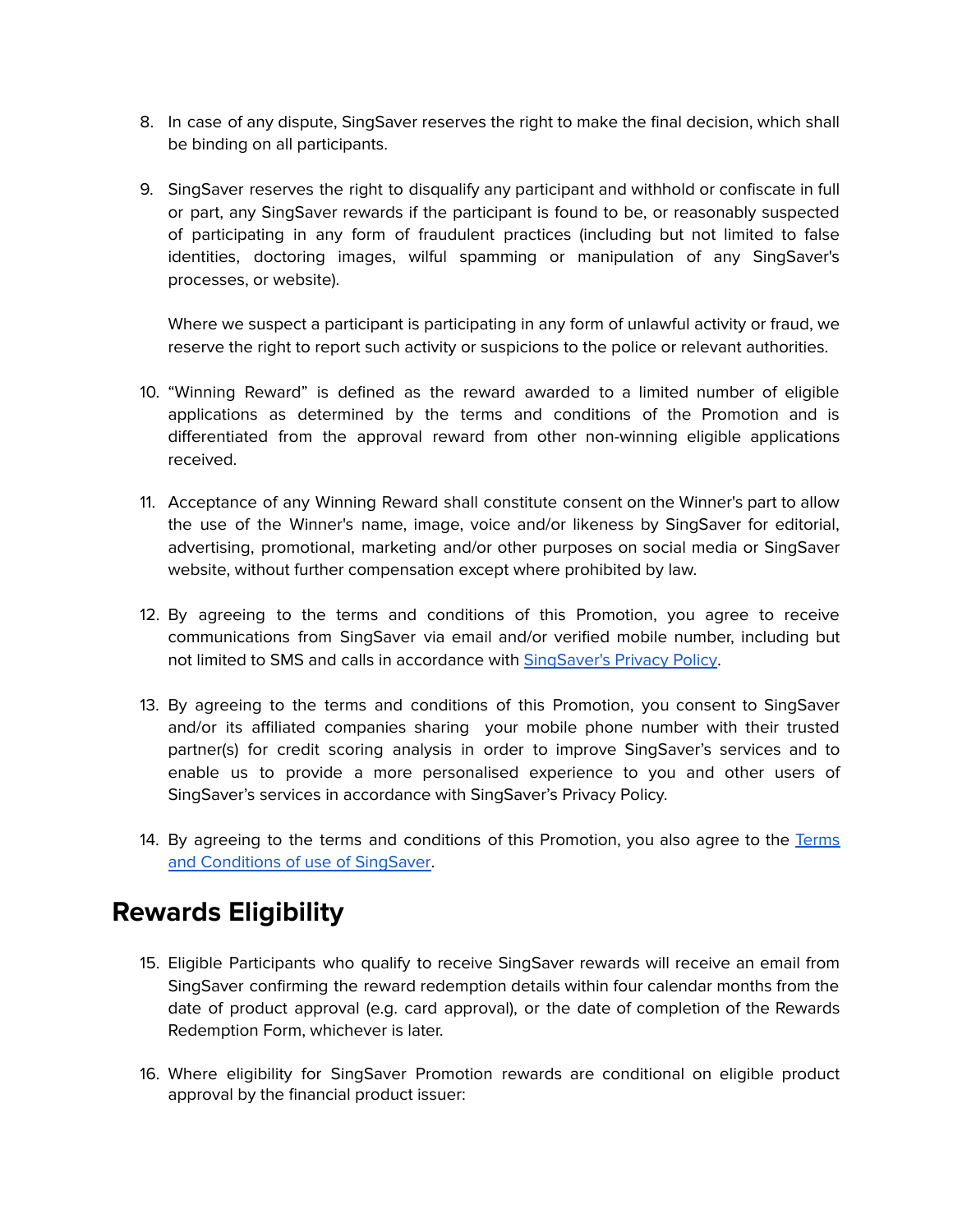- a. Participants acknowledge and agree that approvals on applications for all financial products (including but not limited to credit cards, insurance, and loans) are made at each product issuer's discretion. Their decisions are final; SingSaver does not guarantee the approval of any Credit Card and Loan products.
- b. The approved product must have been applied for via SingSaver. SingSaver shall consult with its product issuing partners to verify this, and the final decision on rewards eligibility shall be final.
- 17. Where rewards are pertinent to credit card products: the participant has to make an application for a principal card, in order to be eligible for rewards (i.e., supplementary card applications do not qualify for additional rewards).
- 18. Participants should refer to the provider or bank (as the case may be) website for the most updated rewards eligibility for the product(s) concerned.
- 19. Participants of SingSaver Promotions must follow all instructions set out in the Promotion Terms and Conditions, and submit the completed Rewards Redemption Form containing accurate information, in order for SingSaver to verify their eligibility for rewards. For avoidance of doubt, Rewards Redemption Forms received more than **fourteen (14) days** after the specified Promotion Period, or submitted through any means other than specified above, will not be eligible for the Promotion Gift..
- 20. Participants may only submit their information via Rewards Redemption Forms sent directly to the email address provided when they apply for products via SingSaver. The participant experience for this is as follows:
	- a. Click to apply for a credit card on SingSaver
	- b. Provide an accurate email address when prompted
	- c. Conclude the card/loan/insurance application process with the product issuer (e.g., the bank)
	- d. Complete and submit the Rewards Redemption Form sent to the participant's email.
	- e. Receive an email confirmation from SingSaver upon submission of the Rewards Redemption Form. Participants should reach out to SingSaver at [info@singsaver.com.sg](mailto:info@singsaver.com.sg) if they do not receive this immediately.
- 21. Participants are responsible for the submission of accurate information to SingSaver. In this regard:
	- a. Participants who submit incomplete Rewards Redemption Forms will not be eligible for any rewards. Participants who submit Rewards Redemption Forms containing invalid or fraudulent information will also be disqualified from SingSaver rewards.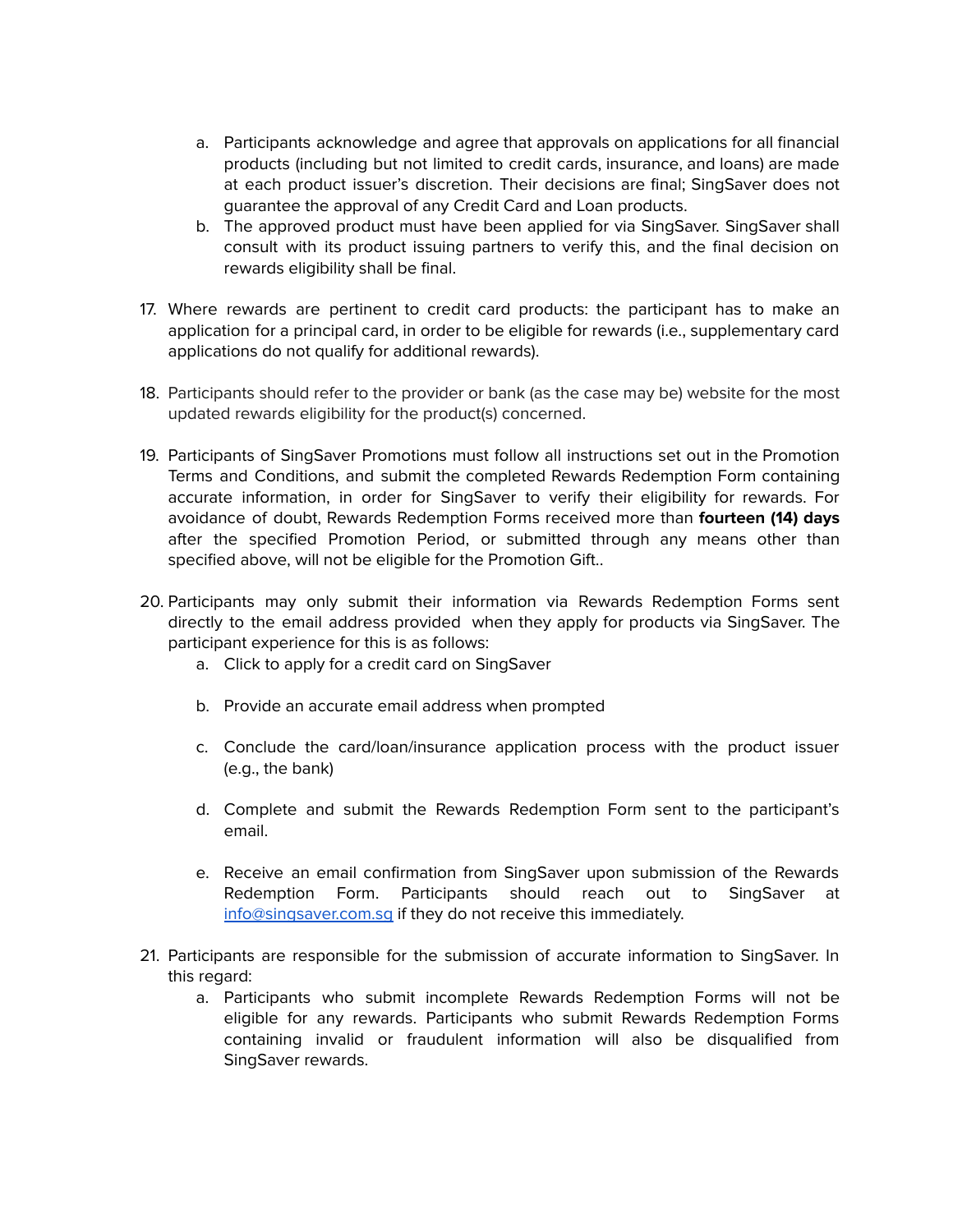- b. SingSaver is not responsible for any information not received due to internet connectivity issues or otherwise.
- c. Rewards Redemption Forms will not be confirmed as submitted until participants receive an email confirmation. SingSaver may from time to time request participants to provide a copy of this email to verify their applications.
- 22. A successful Applicant who qualifies to receive the Reward according the Terms and Conditions of the Promotion, will receive an email from SingSaver confirming the redemption details for the Reward within 90 days from the date of card activation/ product approval or completion of the SingSaver Rewards Redemption Form, whichever is later.
- 23. SingSaver reserves the right to (at its own discretion) disqualify any participant and withhold or confiscate in full or part any SingSaver rewards if the participant is found to be, or reasonably suspected of participating in any form of fraudulent practices (including but not limited to false identities, doctoring images, wilful spamming or manipulation of any SingSaver's processes, or website).
- 24. Where we suspect a participant is participating in any form of unlawful activity or fraud, we reserve the right to report such activity or suspicions to the police or relevant authorities.
- 25. In accordance with **[SingSaver's](https://www.singsaver.com.sg/privacy-policy) Privacy Policy**, redemption details and disclosure of any information pertaining to product application will only be communicated via the registered email address.

### **Rewards Usage and Validity**

- 26. In the event that SingSaver is unable to supply any specified promotion reward to the eligible Participant, it shall endeavour to supply alternative products or services of similar quality or price to the Participant. In the event delivery of the Reward is delayed, SingSaver will notify the eligible recipients, and make the necessary arrangements to provide the Reward.
- 27. Where the applicable reward includes vouchers for a third-party merchant (including but not limited to Grab, Takashimaya, NTUC, and more), all vouchers issued are subject to the terms and conditions of the vouchers' merchants. SingSaver shall not in any way be liable for any goods or services or the quality or performance of such goods or services supplied by any participating merchant, site or service provider. SingSaver is not responsible for liability in any way for any claims, damages, losses, expenses, liabilities or costs, whether incurred directly or indirectly from the use of such vouchers. Participants should seek redress from and direct any complaints or comments in respect of such goods and services to the respective participating merchant, provider or agent.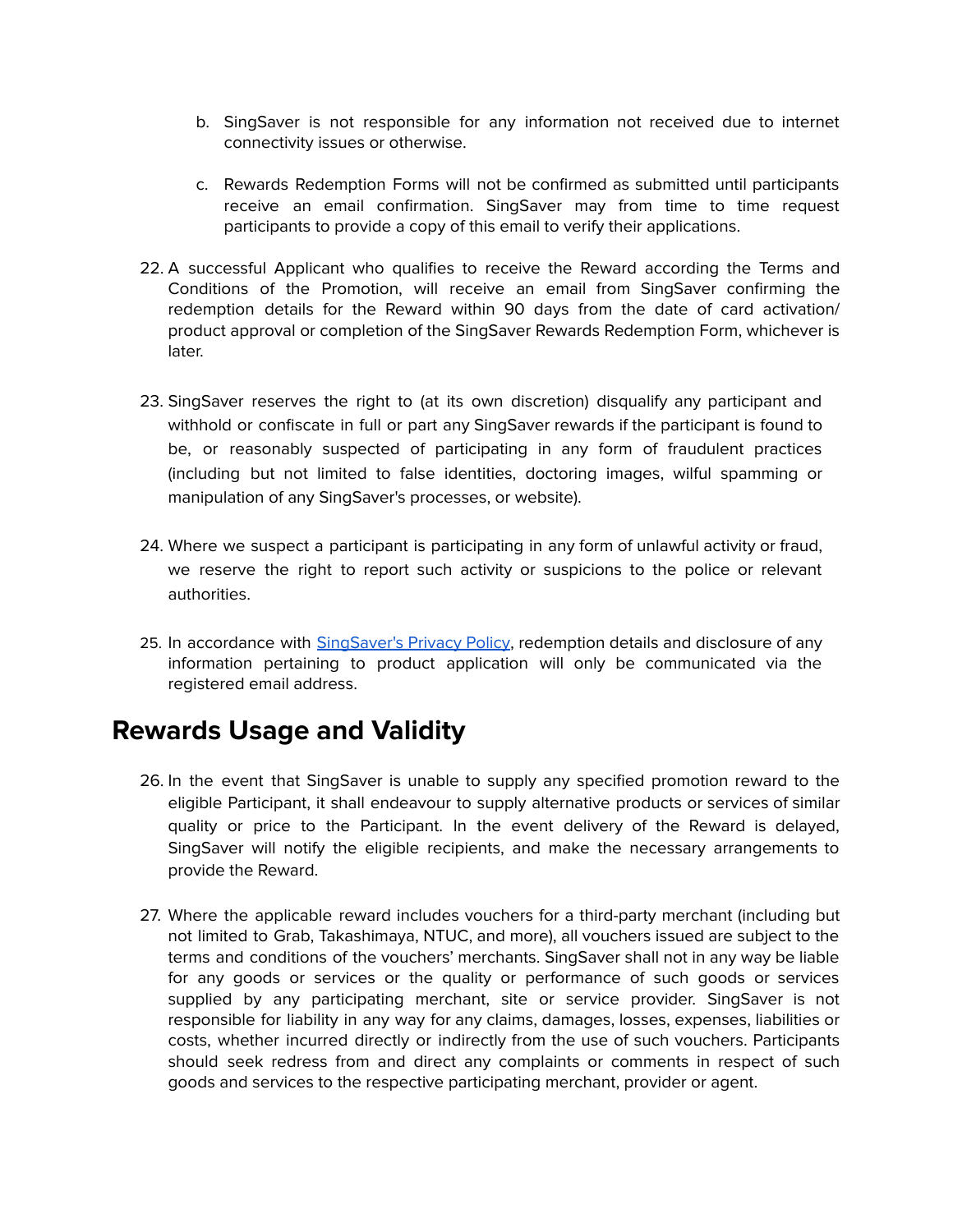- 28. In respect of Grab promotion codes, Participants acknowledge that:
	- a. Requests for Grab promo codes can only be made upon receipt of rewards redemption emails from SingSaver
	- b. Following acknowledgement of the Successful Applicant's eligibility for Grab promotion codes, SingSaver shall email the Grab promo codes to the Successful Applicant's registered email within fourteen (14) business days, and
	- c. Unless otherwise specified, Grab promotion codes will be issued in denominations at SingSaver's discretion, up to the total value of the gift.
- 29. In respect of rewards issued via PayNow, Participants acknowledge that:
	- a. They are responsible for ensuring that the phone number provided in the Rewards Redemption Form is the correct phone number linked to their registered PayNow account.
	- b. SingSaver will not be able to re-issue or refund rewards already transferred to recipient's provided mobile phone number should the mobile phone number be provided in error.
- 30. Any applicable rewards will have a validity of at least 3 weeks from the date of issue from SingSaver to the user. Requests for exceptions on voucher conditions (including but not limited to extending validity dates, amending conditions, or reissuing vouchers) cannot be entertained; no exceptions are possible.
- 31. Unless otherwise stated, all rewards assigned for respective product approvals are not strictly not exchangeable for cash or other gifts / rewards.
- 32. Physical SingSaver rewards (e.g, cash, physical vouchers, or items such as AirPods) that are not claimed within the stipulated collection period will be forfeited without exception. In addition:
	- a. eligible Participants who are not available during the stipulated collection period may authorise someone to collect the Reward on their behalf;
	- b. in the event that an Eligible Participant is unable to collect or authorise anyone to collect the reward within the pre-defined timeframe, (s)he must email us [info@singsaver.com.sg](mailto:info@singsaver.com.sg) to arrange for a new collection period **within** the stipulated collection period; and
	- c. unless the Eligible Participant has received email confirmation from SingSaver on any changes in collection timing, the original collection timing shall apply.